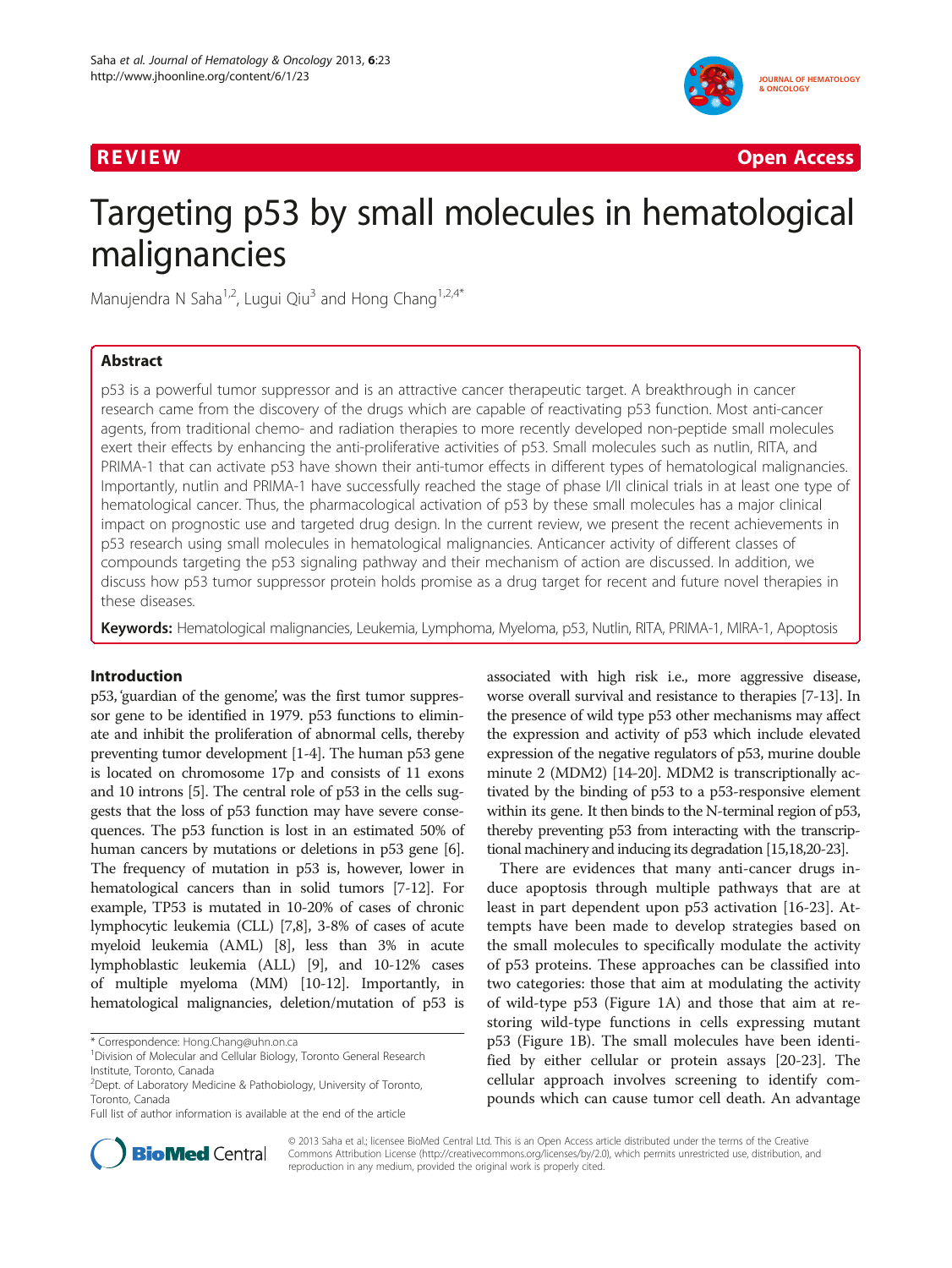of this approach is that the compounds identified e.g., nutlin, RITA (Reactivation of p53 and induction of tumor cell apoptosis) and PRIMA-1 (p53 reactivation and induction of massive apoptosis) have a desired biological outcome such as apoptosis and rarely display

genotoxicity [\[24](#page-6-0)-[27\]](#page-6-0). However, it is difficult to elucidate their exact molecular mechanism for apoptosis. On the other hand, a protein based approach can identify compounds e.g., CP-31398 that directly affect a target protein. But the compounds may be toxic or may not have

<span id="page-1-0"></span>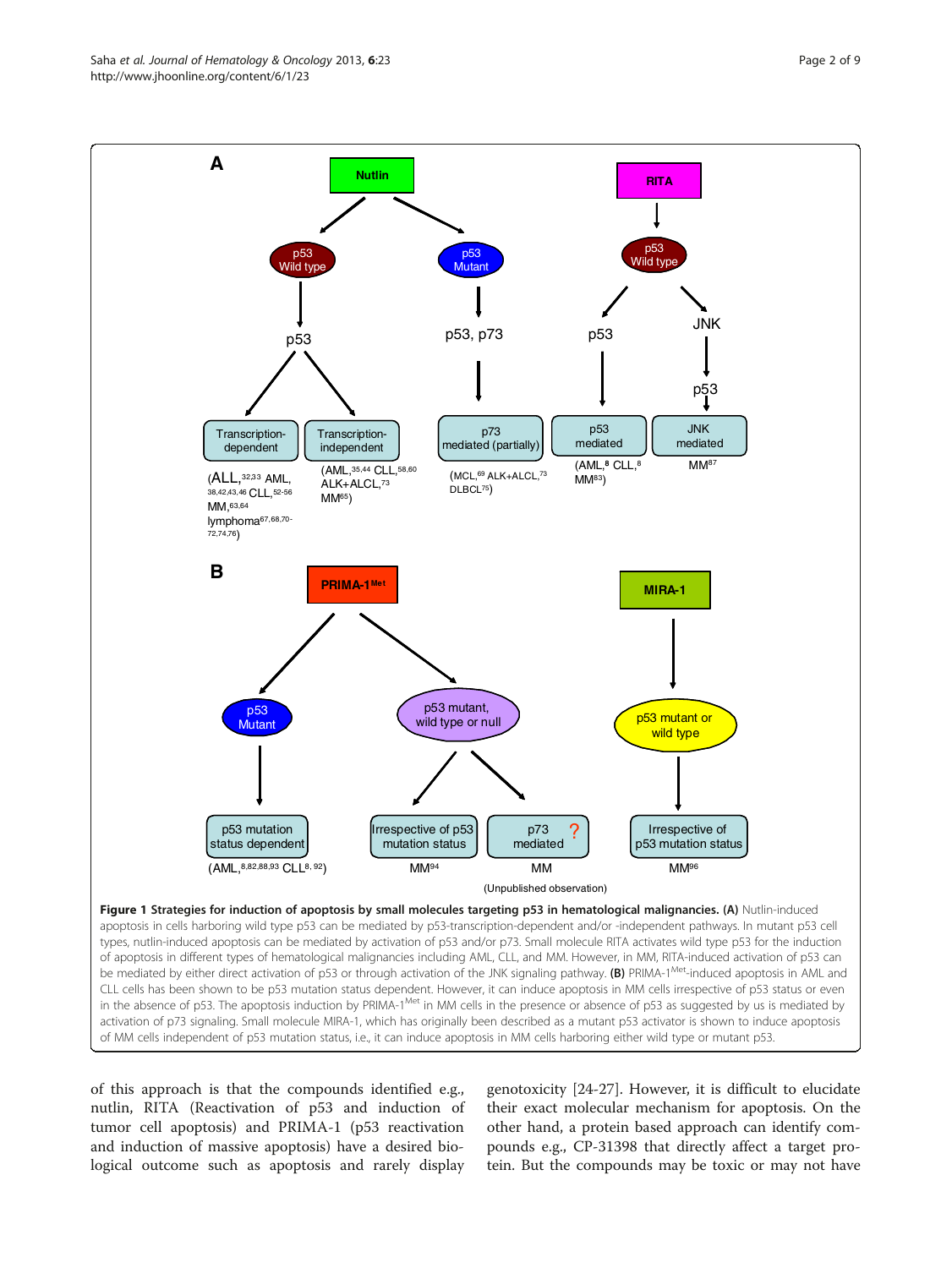adequate bioavailability [\[27-31](#page-6-0)]. A number of small molecules with activities fitting within these two categories have been identified and some of those have already progressed to advanced preclinical development or earlyphase (phase I/II) clinical trials (Table 1). In this review we will describe all of these aspects of targeting p53 in hematological malignancies.

# Anti-tumor activities of nutlin in hematological malignancies

Of the small molecules that inhibit the protein–protein interaction between p53 and MDM2, the first reported was nutlins [\[24](#page-6-0)]. Nutlin is a nongenotoxic compound which binds to the p53-binding pocket in the MDM2 protein, thus releasing p53 from the negative control of MDM2 leading to effective p53 stabilization and activation in cancer cells with wild type but not mutant or deleted p53 [[24](#page-6-0),[30](#page-6-0),[31](#page-6-0)]. Since its discovery, nutlin has been one of the most investigated small molecules in the field of cancer therapy and has shown considerable promise

Table 1 Small molecules used for targeting p53 in various hematoloigcal malignancies

| Hematological malignancy | Small molecule         | <b>Potential target</b>        |
|--------------------------|------------------------|--------------------------------|
| Leukemia                 |                        |                                |
| AI                       | Nutlin                 | MDM2 <sup>32-34</sup>          |
|                          | <b>RITA</b>            | p5382                          |
|                          | JNJ-26854165           | p53, E2F199                    |
| AMI                      | *Nutlin                | MDM2 <sup>35,38,42,43,46</sup> |
|                          | MI-219                 | $MDM2^{48}$                    |
|                          | <b>RITA</b>            | $p53^8$                        |
|                          | *PRIMA-1               | p538,82,88,93                  |
|                          | JNJ-26854165           | p53, E2F199                    |
| CLL                      | Nutlin                 | MDM2 <sup>54-56,58-60</sup>    |
|                          | <b>RITA</b>            | $p53^8$                        |
|                          | PRIMA-1                | p538,92                        |
| CML                      | Nutlin                 | MDM2 <sup>61,62</sup>          |
|                          | MI-219                 | $MDM2^{61}$                    |
| Lymphoma                 |                        |                                |
| HL.                      | Nutlin                 | MDM2 <sup>67,68</sup>          |
| <b>MCL</b>               | Nutlin                 | MDM2 <sup>69-72</sup>          |
| Birkitt's lymphoma       | Nutlin                 | $MDM2^{76}$                    |
| B Cell lymphoma          | MI-219                 | $MDM2^{74}$                    |
| Follicular lymphoma      | MI-319                 | $MDM2^{78}$                    |
| Myeloma                  | Nutlin                 | MDM263-65                      |
|                          | <b>RITA</b>            | p5384, JNK87                   |
|                          | PRIMA-1 <sup>Met</sup> | p53, p7394                     |
|                          | MIRA-1                 | p5396                          |
|                          | Halofuginone           | p5397                          |
|                          |                        |                                |

\*in phase I/II clinical trials.<sup>91,101</sup>.

in this area. In pre-clinical studies, nutlin alone or in combination with chemotherapeutic drugs has displayed increasing potential for the treatment of blood malignancies [\[32](#page-6-0)-[79](#page-8-0)].

# Preclinical studies of nutlin in ALL and AML

Nutlin induced cytotoxic and apoptotic response in both ALL [\[32-34](#page-6-0)] and AML [[35](#page-6-0)[-49](#page-7-0)] cells including the cell lines and/or patient samples with little effect on normal CD34+ hematopoietic progenitor cells [\[35](#page-6-0)]. Nutlin-mediated killing of ALL cells harboring wild type p53 and over-expressing MDM2 is clinically very much significant since all patients with leukemic cells overexpressing MDM2 are usually resistant to conventional therapy and have a poor prognosis [\[32](#page-6-0)]. Nutlin-induced apoptosis in AML cells can be mediated by both p53 transcription-dependent and -independent pathways [[35\]](#page-6-0) (Figure [1A](#page-1-0)). Moreover, nutlin displayed synergistic responses in AML cells with several anti-leukemic agents including a Bcl2 antagonist (ABT-737) [\[36](#page-6-0)], MEK inhibitors (PD98059) [[37\]](#page-6-0) and (AZD6244) [[38\]](#page-6-0), recombinant TRAIL [\[39](#page-7-0),[40](#page-7-0)]; FI-700, an FLT3 inhibitor [[41\]](#page-7-0), a vitamin D metabolite (1-25D) [[42\]](#page-7-0), HDAC inhibitor (valporic acid) [\[43](#page-7-0)], PI3K/mTOR inhibitor (PI-103) [[44\]](#page-7-0), perifosine (an Akt inhibitor) [[49\]](#page-7-0), and sorafenib, a second generation protein kinase inhibitor which is in phase I clinical trial [[45\]](#page-7-0).

# Cytotoxic response of nutlin in CLL and chronic myeloid leukemia (CML)

Studies have shown that selective p53 activation with nutlin variably induced apoptosis in both low- and high-risk subtypes of B-CLL [\[50](#page-7-0)-[60](#page-7-0)] and CML [\[61,62\]](#page-7-0) patient cells. Notably, nutlin induced cytotoxicity toward B-CLL cells at concentrations that were less toxic toward normal B lymphocytes, peripheral blood mononuclear cells (PBMCs), and bone marrow (BM) hematopoietic progenitor cells [[54](#page-7-0)]. In addition to conventional p53 transcriptional pathway, nutlin also induced apoptosis in CLL cells by mitochondrial pathway (Figure [1](#page-1-0)A) [\[58,60](#page-7-0)].

#### Anti-myeloma activity of nutlin

We and others have demonstrated potent anti-myeloma activity of nutlin by molecular and functional analysis of the p53 pathway in MM cell lines, primary MM patient samples and in the cells of the bone marrow microenvironment [\[63](#page-7-0)-[65](#page-7-0)]. We explored the molecular mechanisms for nutlin-induced apoptosis in MM cells and provided the evidence for association of both p53-transcriptiondependent and -independent pathways (Figure [1](#page-1-0)A) [[65](#page-7-0)]. Our study supports the concept that the transcriptional and mitochondrial functions of p53 are equally important for nutlin-triggered apoptosis, perhaps depending on cancer cell types and their local micro-environments [[65,66\]](#page-7-0).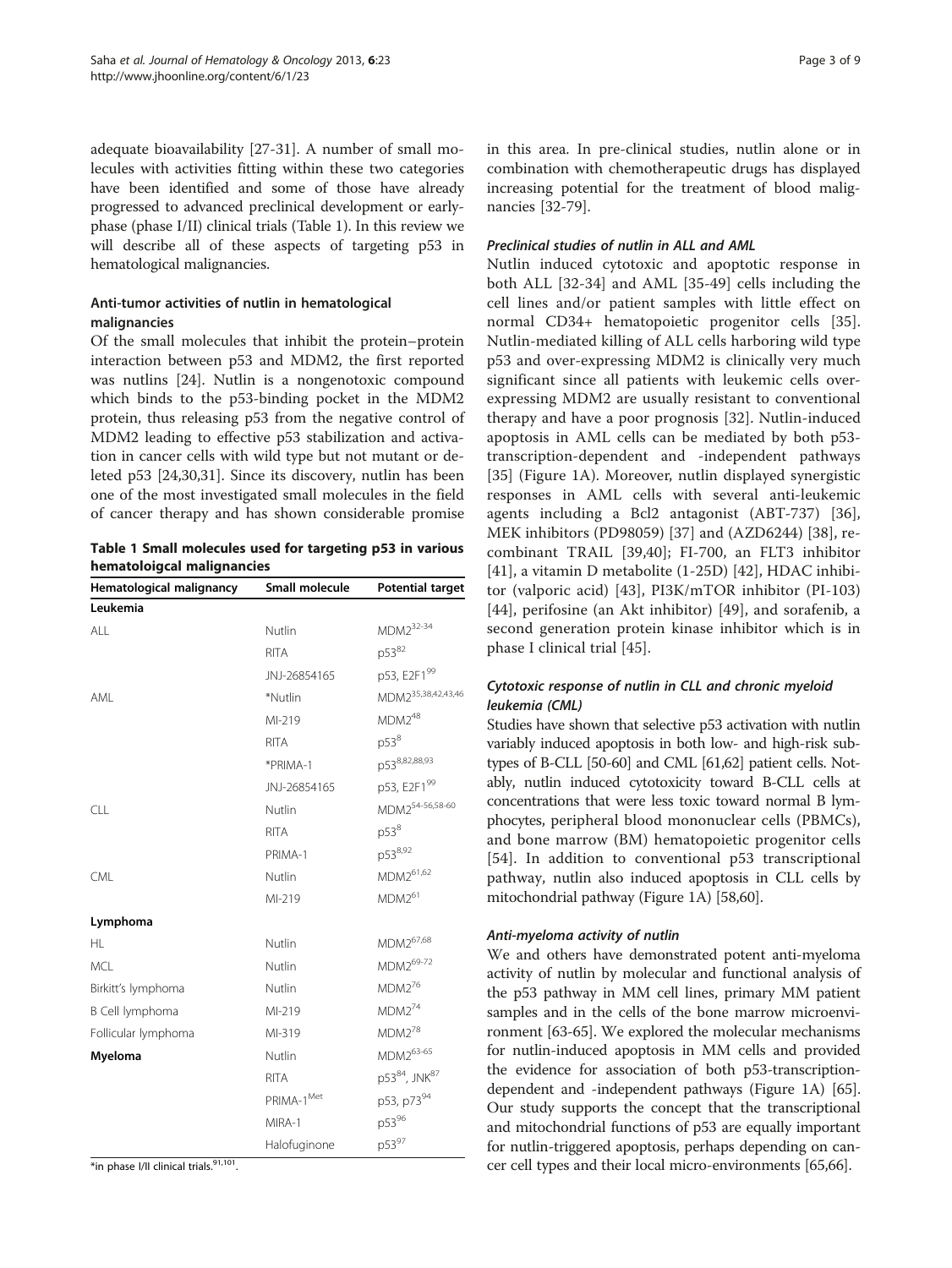# Anti-tumor activity of nutlin in lymphoma and adult T-cell leukemia (ATL)

Among different lymphoma models, nutlin has been shown effective in inducing wild type p53-dependent apoptosis of Hodgkin's lymphoma (HL) [\[67,68\]](#page-7-0), mantle cell lymphoma (MCL) [[69-72\]](#page-7-0), ALK-positive anaplastic large cell lymphoma (ALCL) [\[73\]](#page-7-0), B-cell lymphoma (BCL) [[74](#page-7-0),[75](#page-7-0)], Burkitt's and follicular lymphoma [\[76-78](#page-8-0)], and adult T cell leukemia [[79\]](#page-8-0). Interestingly, when combined with geldanamycin (an HSP90 inhibitor) nutlin exerted its apoptotic activity in both p53 wild type and mutant HL cells since geldanamycin-induced apoptosis in HL cells was p53-independent [\[68\]](#page-7-0). MDM2 inhibition by nutlin successfully induced intrinsic mitochondrial apoptotic activation through increased expression of Noxa in refractory MCL cells, which had limited sensitivity to bortezomib alone. The Nutlin/bortezomib combination enhanced Noxa protein expression in mutant p53 cells but not in wild type p53 MCL cells [\[71\]](#page-7-0). Similar to our observations in MM [[65](#page-7-0)], nutlin-induced apoptosis in ALCL cells involved both p53-mediated transcriptional and non-transcriptional mechanisms [[71,73](#page-7-0)]. Recently, by both *in vitro* and *in vivo* evidence Drakos et al. demonstrated that nutlin induced cell cycle arrest and apoptosis in DLBCL cells with functional p53, t(14;18)(q32;q21) translocation, and Bcl2 over-expression [[75](#page-7-0)]. Importantly, combined treatment with nutlin and doxorubicin synergistically inhibited the growth of ALCL or DLBCL cells harboring either wild type or mutant p53 [\[73,75](#page-7-0)]. These studies also demonstrated that nutlin induced increased expression of p73 in MCL, ALCL, or BCL cells harboring mutant p53 [[72,73,75\]](#page-7-0). Activation of p53 by nutlin resulted in both cellular senescence and apoptosis in ATLrelated cell lines harboring wild type p53 suggesting that cellular senescence might be an important event in p53 dependent cell death in ATL cells [\[79](#page-8-0)].

# Targeting p53 by RITA

RITA (also known as NSC 652287) was identified through a screening assay based on a library. Upon binding to p53, RITA reactivates it and induces apoptosis by disrupting the interaction with MDM2 [[25,30\]](#page-6-0). Although the  $IC_{50}$  values for RITA vary depending on tumor cell type, growth inhibition is clearly more effective in wild type p53-expressing cells [[25,30,](#page-6-0)[80-87](#page-8-0)].

# Anti-leukemic activity of RITA

Among hematological malignancies, anti-tumor activity of RITA was first described in a panel of CLL and AML patient samples [[8\]](#page-6-0). This study described a constitutive activation of the p53 pathway leading to cell cycle arrest and apoptosis by RITA in CLL and AML cells harboring wild type p53 [\[8](#page-6-0)]. However, RITA acted synergistically with fludarabine in CLL cells irrespective of p53 status

and with PRIMA-1 in AML cells with or without p53 deletion [[8\]](#page-6-0).

#### Anti-tumor activity of RITA in MM and MCL

Anti-tumor activity of RITA in MM cells was first de-scribed by our group in 2010 [[83\]](#page-8-0). Our *in vitro* studies demonstrated that RITA displayed potent anti-myeloma activities in MM cells harboring wild type p53 without killing normal cells [\[83](#page-8-0)]. The *in vitro* observation was further confirmed in xenograft mouse model of MM where we have demonstrated significant inhibition of tumor growth and prolongation of survival in mice bearing MM tumors [\[84,85](#page-8-0)]. RITA was initially thought to bind with amino terminal domain of p53, inducing a conformational change of the protein and increasing its half life and its accumulation in tumor cells. However, the results of a recent nuclear magnetic resonance (NMR) study indicated that RITA might affect p53 function by other mechanisms, not involving binding to its N-terminal, such as interaction with other binding proteins and cofactors [\[86\]](#page-8-0). In keeping with this theory, most recently we provided the evidence that RITA targeted c-Jun N-terminal Kinase (JNK) for the induction of apoptosis in MM cells suggesting that RITA might function as a multi-target molecule [\[87](#page-8-0)] (Figure [1](#page-1-0)A). Further studies are needed to identify the specific binding targets for RITA.

Interestingly, study by Jones et al. provided the evidence that continuous exposure of MCL and MM models to two different MDM2 inhibitors MI-63 and nutlin resulted in p53 point mutations as a mechanism of acquired drug resistance, and that RITA might overcome this resistance by restoring p53 function [\[81\]](#page-8-0). This study, therefore, suggests simultaneous restoration of p53 function and MDM2 inhibition as a rational strategy for clinical translation. In support of this, we showed that RITA in combination with nutlin displayed synergistic cytotoxic response in MM cells [[83](#page-8-0)]. The combination of RITA with MI-63 resulted in synergistic response in both MCL and MM cell lines resistant to MI-63 or nutlin [[81](#page-8-0)]. In addition, our studies showed that RITA exerted synergistic response in combination with current chemotherapeutic agents such as doxorubicin or dexamethasone or with the JNK activator 2-Cyano-3,12 dioxooleana-1,9-dien-28 oic Acid (CDDO) [\[87\]](#page-8-0).

#### Other small molecules targeting p53-MDM2 interaction

Among the other small molecule MDM2 inhibitors examined in hematological malignancies are MI-63, MI-219, and MI-319 [[48,61,69,74,](#page-7-0)[78,81\]](#page-8-0). MI-63 showed synergistic response with gemcitabine in MCL cells [\[69](#page-7-0)]. A most recent study demonstrated that MM or MCL cell lines resistant to either MI-63 or nutlin showed cross-resistant to the other, and were less sensitive to bortezomib, doxorubicin, cisplatin, and melphalan, but not to RITA. Exposure to resistant cells (MM and MCL) to RITA induced cell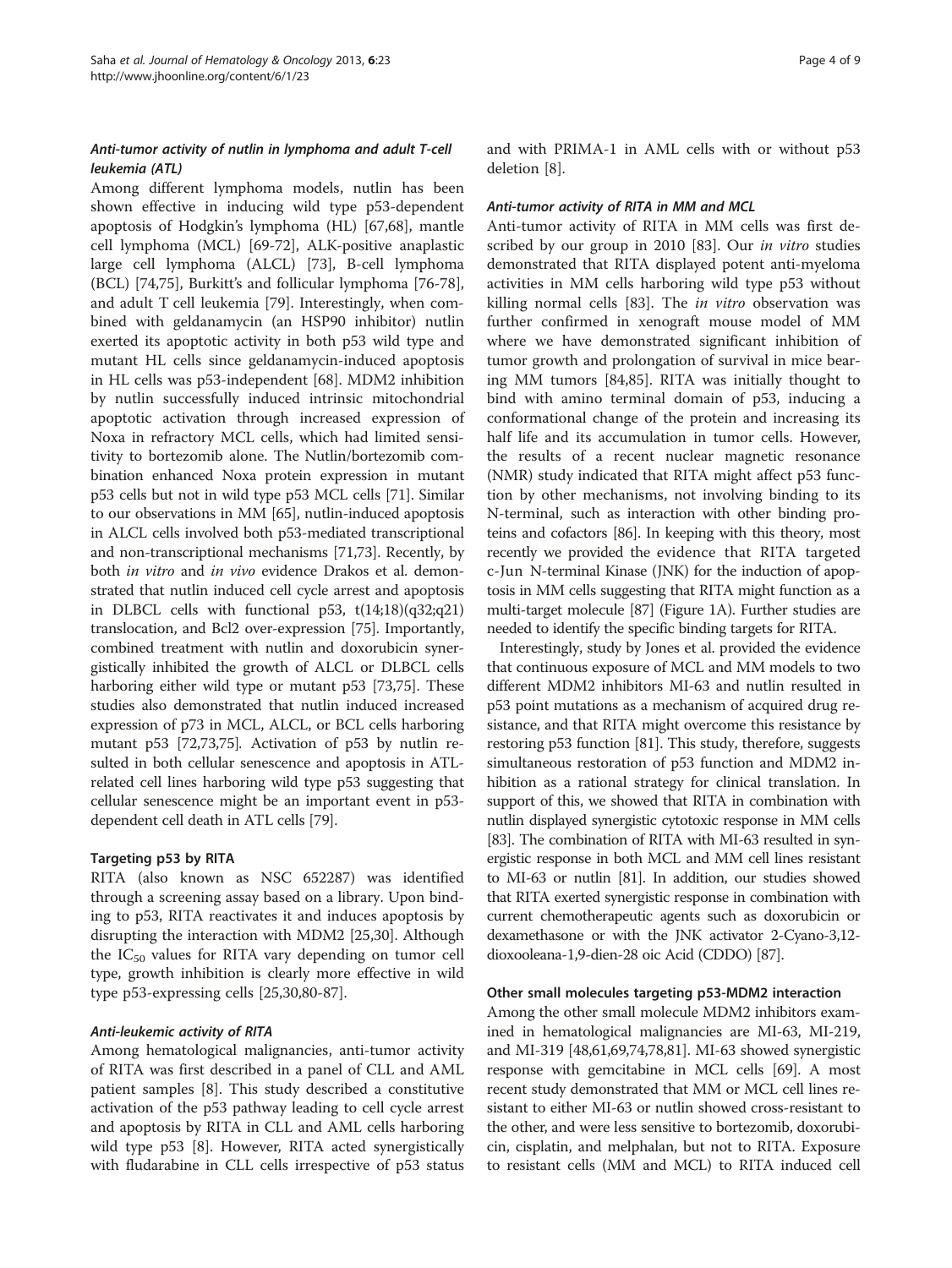cycle arrest and activation of p53-transcriptional targets, supporting a restoration of p53 activity. Combination of RITA and MI-63 showed re-sensitization of resistant MM or MCL cells to MI-63 [\[81\]](#page-8-0). Similar to nutlin, MI-219 binds to MDM2 with a high affinity, activated the p53 pathway and selectively inhibited cell growth in cancer cell lines with wild type p53. Anti-tumor activities of MI-219 have been described in AML [[48](#page-7-0)], CML [\[61](#page-7-0)], and B-cell lymphoma [\[74](#page-7-0)]. Since MI-219/319 achieved an excellent oral bioavailability, it was tested in mouse xenograft models of human follicular lymphoma where MI-319 treatment resulted in inhibition of tumor growth and prolongation of survival [[78\]](#page-8-0). These results suggest that MI-63, MI-219 or MI-319 may be considered as a promising cancer therapy with possible future clinical applications.

#### Restoration of wild type conformation of mutant p53

Targeting mutant p53 by small molecules appears as an even greater challenge than activating wild type p53 in a tumor cells. Various strategies for reconstitution of wildtype p53 function in tumors have been successfully developed and some have even reached the clinic. Screening approaches have led to the identification of small molecules which can restore p53 function in tumor cells [[21](#page-6-0)-[23,26,27\]](#page-6-0). Here we will focus on two initially reported mutant p53 reactivating drugs (PRIMA-1/PRIMA-1<sup>Met</sup>, and MIRA-1) and describe their anti-tumor activities in hematological malignancies.

#### PRIMA-1

PRIMA-1 is a low-molecular weight compound that can restore wild-type conformation of mutant p53 and specific DNA binding, consequently triggering apoptosis in tumour cells carrying mutant p53 [\[21,26,27](#page-6-0)[,88\]](#page-8-0). Both unfolded mutant p53 and unfolded wild type p53 can be refolded by PRIMA-1 [\[89\]](#page-8-0). The identification of PRIMA-1 as an anti-tumor agent goes back to 2002 in a Swedish Lab where it was found that PRIMA-1 had preferential growth inhibitory activity on different type of human cancer cell lines carrying mutant p53 [\[21,26,27](#page-6-0)[,90\]](#page-8-0). This distinguishes PRIMA-1 from anticancer drugs commonly used in treatment of malignant disease [\[90\]](#page-8-0). It takes about 10 years for this drug to come into its successful clinical trial in 2012 [[91\]](#page-8-0) in a hope to make it a promising anticancer drug.

# Anti-leukemic activity of PRIMA-1/ PRIMA-1<sup>Met</sup>

PRIMA-1 was initially tested on 60 human tumor cell lines including lymphoma tumor cell lines [\[26](#page-6-0)[,90](#page-8-0)]. A few years later, Nahi et al. reported the effect of PRIMA-1 in leukemic cells from CLL and AML patients with or without p53 deletion [\[88,92](#page-8-0)]. There were no obvious differences in cytotoxic response of PRIMA-1 between hemizygous p53 deleted and non-deleted CLL samples

[[92\]](#page-8-0). However, PRIMA-1 was more cytotoxic to AML cells with hemizygous p53 deletion/mutation [\[88\]](#page-8-0). Several studies including ours showed that normal hematopoietic cells were relatively resistant to PRIMA-1 in the concentrations used to kill tumor cells [[92](#page-8-0)-[94](#page-8-0)]. PRIMA-1 has been shown to display synergistic or additive response in combination with fludarabine in CLL [\[92\]](#page-8-0) and AML [[93](#page-8-0)]. The methylated analog of PRIMA-1, PRIMA- $1^{Met}$ , has even greater potency [[27\]](#page-6-0), leading to its development as a candidate therapeutic drug under the code name APR246 which is in phase I/II clinical trial [\[91\]](#page-8-0).

# Anti-myeloma activity of PRIMA-1<sup>Met</sup>

The therapeutic concept is that PRIMA-1<sup>Met</sup> may selectively rescue mutant p53 and induce apoptosis in cancer cells, leaving wild-type p53 in normal cells mostly unaffected [[26](#page-6-0)]. However, so far there is little information on how PRIMA- $1^{Met}$  affects p53 in cancer cells with no mutation. At first sight, PRIMA-1<sup>Met</sup> activates wild type p53 appears to contradict claims that the drug is specific for mutant p53 [[26,27\]](#page-6-0). However, there are good biochemical reasons to propose that the drug operates as an all-around rescuer of inactive p53, independent of p53 mutation status. In some cancer cells, p53 protein activity may be disrupted by other mechanisms with functional consequences equivalent to mutation. How such a functionally disrupted p53 may react to PRIMA-1 Met is unknown. In the meantime, the recent studies including our preliminary results added a new dimension to the potential of PRIMA- $1^{Met}$  as a therapeutic drug by showing that it induced apoptosis in cells bearing wild type p53 or even in the absence of p53 (Figure [1B](#page-1-0)) [[92-94](#page-8-0)]. Thus, the therapeutic usage of PRIMA- $1^{\text{Met}}$ may be extended for treatment of the vast majority of tumors with a broader spectrum.

# Anti-tumor activity of MIRA-1

Using a similar method as described for PRIMA-1, Bykov et al. identified a novel class of molecules that are structurally distinct from PRIMA-1. MIRA-1, the first of these molecules to be tested, induces apoptosis in cells containing mutant p53 with even higher potency than PRIMA-1 [[95](#page-8-0)]. The reactivation of mutant p53 by MIRA-1 has been demonstrated by studies revealing the induction of expression p53-target genes such as p21, MDM2 and Puma in solid tumor cell lines. Therefore MIRA-1 and its structural analogs are postulated to act by shifting the equilibrium between the native and unfolded conformations of p53 toward the native conformation, leading to the restoration of p53-mediated transactivation of target genes and the induction of p53-dependent apoptosis. We have examined anti-tumor activities of MIRA-1 in MM cell lines and patients samples. The results of our preliminary studies showed that anti-myeloma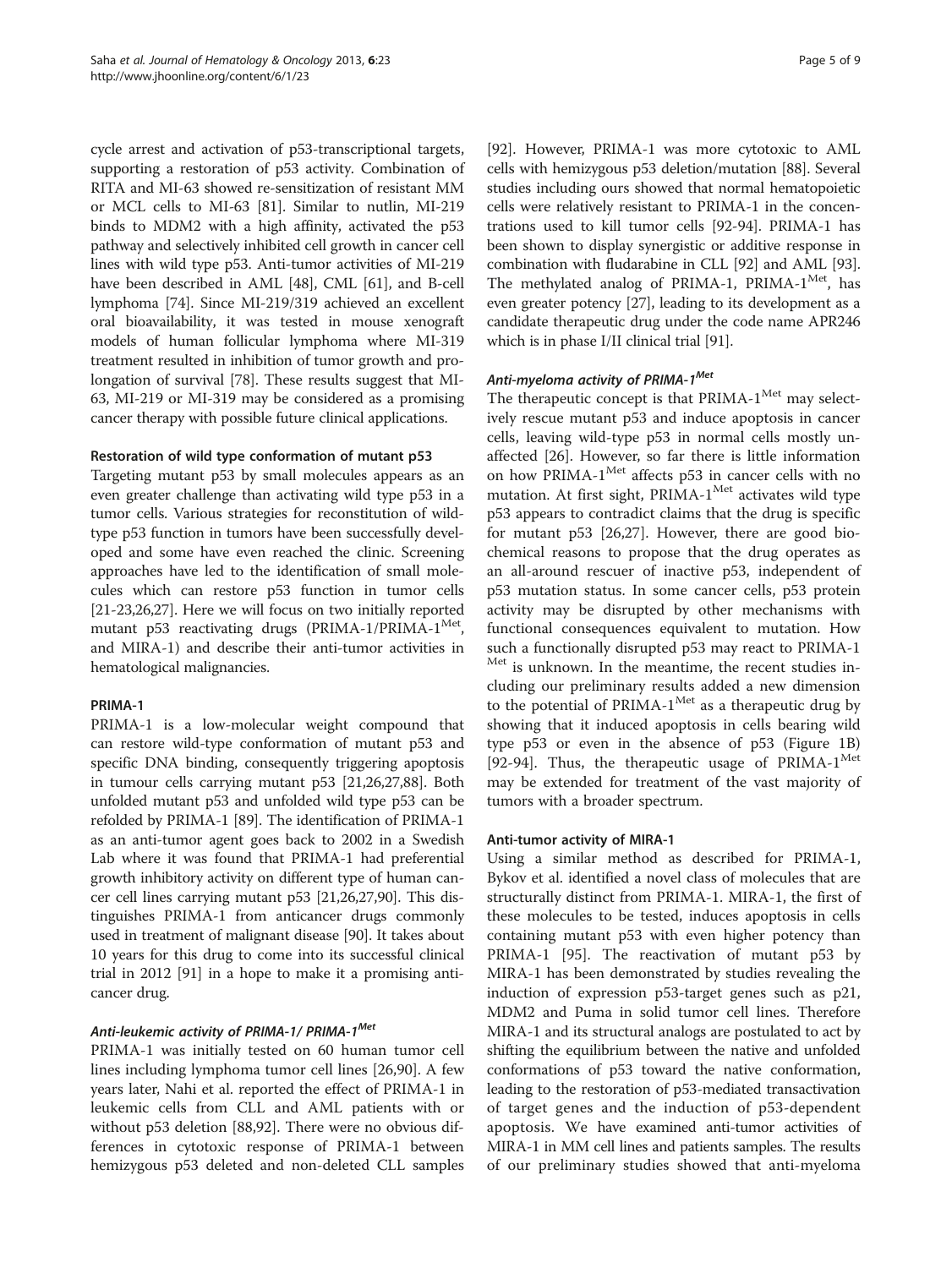activity of MIRA-1 was independent of p53 status (Figure [1B](#page-1-0)) [[96\]](#page-8-0).

# Other miscellaneous small molecules targeting p53 in hematological malignancies

Recent in vitro and in vivo studies by Leiba et al. showed that the small molecule halofuginone hydrobromide (HF), a synthetic derivative of quinazoline alkaloid, triggered growth inhibition in both MM cell lines and patient samples. In addition, HF enhanced cytotoxicity of conventional (melphalan, dexamethasone, and doxorubicin) and novel anti-MM (such as lenalidomide) agents [[97](#page-8-0)]. Similar to nutlin, CLL cells with p53 deletion was less sensitive to the small molecule Bcl2 inhibitor ABT-737 than the cells without p53 deletion [[98](#page-8-0)]. JNJ-26854165, a tryptamine derivative has been shown to block the proteasomal degradation of p53 and induce apoptosis in both wild type and mutant p53 expressing leukemia cell lines [\[99\]](#page-8-0). Due to its broad anti-tumour activity, JNJ-26854165 is being assessed in a phase I trial as an oral agent for advanced solid tumors [\[96\]](#page-8-0). An Aurora kinase inhibitor MLN8237 has been shown effective in killing myeloma cells in vitro and in vivo [\[100\]](#page-8-0).

# Clinical trials with small molecules targeting p53 in hematological malignancies

The first MDM2 inhibitor that entered clinical development is RG7112 (RO5045337), a member of the nutlin family, from Hoffmann-La Roche (clinicaltrials.gov; identifiers: NCT01164033, NCT01143740, NCT00623870, and NCT00559533). RG7112 was given to patients with acute or chronic relapsing or refractory leukemia orally every day for 10 days followed by 18 days of rest. Preliminary clinical data indicated that RG7112 appeared to be well tolerated in patients and showed initial evidence of clinical activity and a mechanism of action consistent with targeting the p53-MDM2 interaction [[101](#page-8-0)].

PRIMA-1<sup>Met</sup> (APR-246) has recently been tested on humans in a phase I/II study, which was conducted on 22 patients with advanced blood or prostate cancer. The patients received daily infusions of APR-246 for four days. Analysis of the cancer cells taken before and after treatment showed activation of the p53 leading to apoptosis of cancer cells. Ten patients could be evaluated as regards the development of their cancer, and in two of them there were signs of tumor regression [[91\]](#page-8-0).

Since tumor cells can acquire resistance to MDM2 inhibitors or current therapeutic agents through p53 mutation it is important to prevent the development of drug resistance and secondary cancer. The combination approaches has been proved successful in this regard as well as to reduce the side-effects of the drugs. A number of studies have demonstrated that nutlin may be used not just as a single agent but also in combination with

other anti-cancer agents to achieve better anti-tumor activity than alone. For example, ex vivo experiments using patient tumor samples have shown that nutlin synergizes with doxorubicin, chlorambucil, and fludarabine in B-CLL [\[30,](#page-6-0)[50,51,55,62](#page-7-0)]; with doxorubicin and cytosine arabinoside in AML [\[30,35](#page-6-0),[36,](#page-6-0)[42\]](#page-7-0); with doxorubicin and etoposide in HL [\[67,68](#page-7-0)]; with melphalan, bortezomib, and lexatumumab (a DR5 agonist) in MM [[63,65](#page-7-0)[,102,103](#page-8-0)]; and with bortezomib in MCL [\[71\]](#page-7-0), and with doxorubicin in ALCL and DLBCL [\[73,75\]](#page-7-0). Moreover, synergistic response of fludarabine with nutlin, RITA or PRIMA-1<sup>Met</sup> in CLL and/or AML is clinically significant because treatment with fludarabine has been shown to increase the complete remission rate, enhance progression-free survival, and increase the median duration of the clinical response as compared with single therapy [\[45,56,58](#page-7-0)]. Importantly, nutlin in combination with bortezomib synergistically contributes to apoptosis induction not only in wild type-p53-possessing MCL cells, but also in MCL with known negative prognostic factors that include p53 mutation, and bortezomib resistance [\[71\]](#page-7-0). These findings indicate potential therapeutic efficacy of the small molecules in combination with current chemotherapeutics for the treatment of chemorefractory hematological malignancies.

# Conclusions and future directions

Although many of the cellular effects of the described small molecules require the presence of p53, the evidence of some p53-independent effects suggests that p53 may not be its only target. For example, the effect of nutlins initially seemed to be limited to cells harboring wild type p53, subsequent research revealed that nutlin also exerted its anti-cancer activities in p53-negative and p53-mutant human tumor cells through different mechanisms including activation of E2F1 or p73 in different types of cancers including hematological malignancies [[48,72,](#page-7-0)[104,105](#page-8-0)]. Similarly, the biological activity of RITA may be mediated by additional, still unknown, biochemical mechanisms. The global alteration of gene-expression profile rather than merely p53 targets following treatment of PRIMA-1<sup>Met</sup> suggests other pathways may exist in  $PRIMA-1<sup>Met</sup>-induced cell death in MM cells [94]. There$  $PRIMA-1<sup>Met</sup>-induced cell death in MM cells [94]. There$  $PRIMA-1<sup>Met</sup>-induced cell death in MM cells [94]. There$ is also evidence that PRIMA- $1^{\text{Met}}$  can stabilize p53 family members in solid tumors as well as in MM and this may be part of its mechanism of action in mutant p53-expressing tumors [[106,107\]](#page-8-0). Although the exact molecular mechanisms remain unclear, it is possible that PRIMA- $1^{\text{Met}}$  can release p73 from an inactive complex with mutant p53 (our unpublished observation). Thus, at least in certain conditions, targeting of p73 or p63 might be an interesting approach to interfere with alternative tumor suppressor pathways [\[107](#page-8-0)]. Identifying the potent and selective target(s) for these small molecules will not only be important for understanding the precise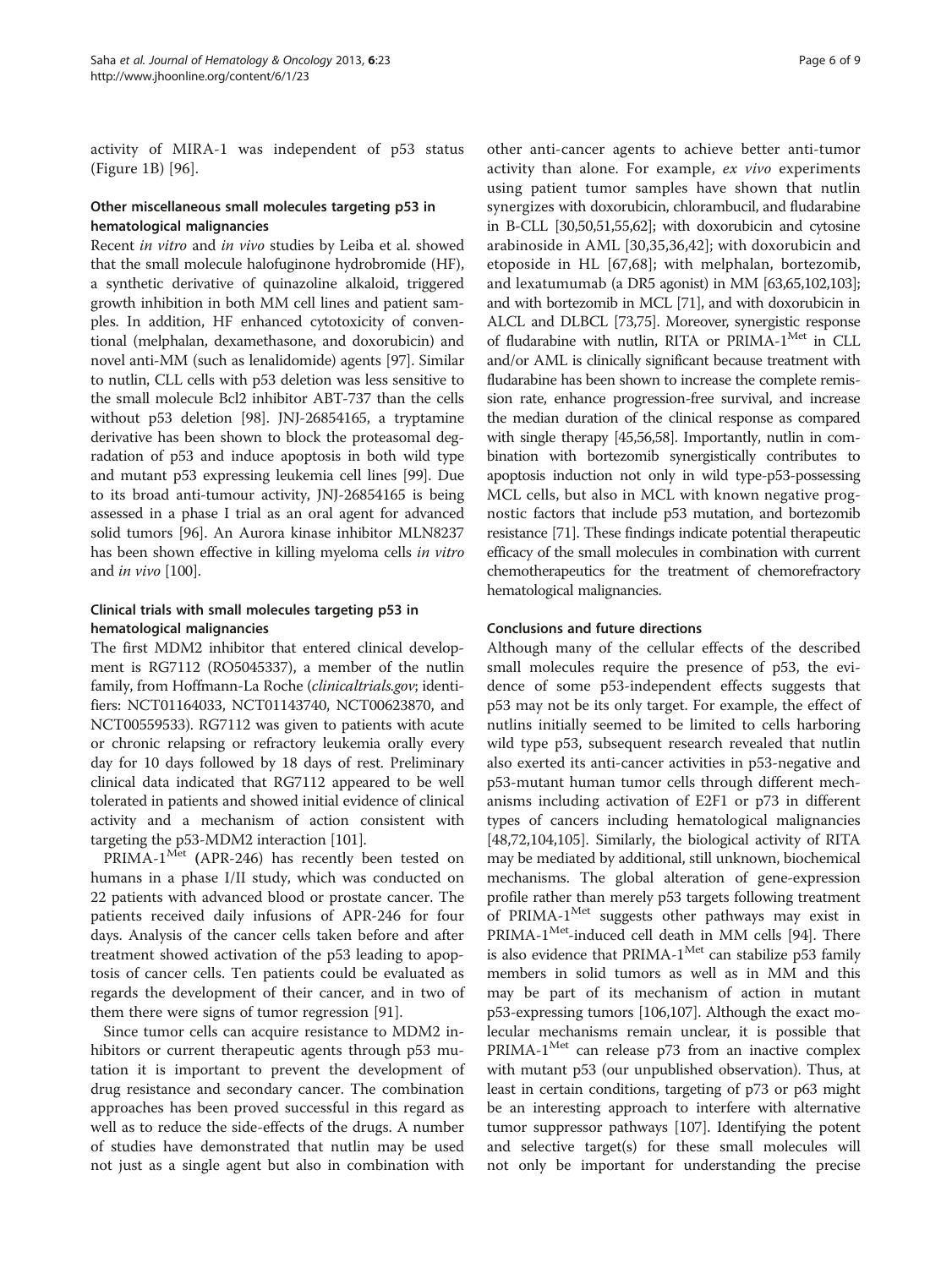<span id="page-6-0"></span>mechanisms of the action of the drugs but also provide the basis for improved drug design to preferentially kill cancer cells with only a limited toxicity towards normal cells.

#### Competing interests

The authors declare that they have no competing interests.

#### Authors' contribution

MNS and HC carried out the primary literature search and wrote the paper. LQ participated in the discussion and editing the manuscript. All authors read and approved the final manuscript.

#### Acknowledgements

This study was supported by grants in part from Leukemia and Lymphoma Society, Canada, Gan-Po 555 project, Jiangxi, China, and open grant from national key lab for experimental hematology (project zk-1102).

#### Author details

<sup>1</sup> Division of Molecular and Cellular Biology, Toronto General Research Institute, Toronto, Canada. <sup>2</sup>Dept. of Laboratory Medicine & Pathobiology, University of Toronto, Toronto, Canada. <sup>3</sup>Institute of Hematology and Blood Disease Hospital, Chinese Academy of Medical Sciences and Peking Union Medical College, Tianjin, China. <sup>4</sup>Dept. of Laboratory Hematology and Medical Oncology, University Health Network, Toronto, Ontario, Canada.

#### Received: 5 February 2013 Accepted: 13 March 2013 Published: 27 March 2013

#### References

- 1. Brown CJ, Lain S, Verma CS, Fersht AR, Lane DP: Awakening guardian angels: drugging the p53 pathway. Nat Rev Cancer 2009, 9:862–873. 2. Meulmeester E, Jochemsen AG: p53: a guide to apoptosis. Curr Cancer
- Drug Targets 2008, 8:87–97. Lim YP, Lim TT, Chan YL, Song AC, Yeo BH, Vojtesek B, Coomber D,
- Rajagopal G, Lane D: The p53 knowledgebase: an integrated information resource for p53 research. Oncogene 2007, 26:1517–1521.
- 4. Gomez-Lazaro M, Fernandez-Gomez FJ, Jordán J: p53: twenty five years understanding the mechanism of genome protection. J Physiol Biochem 2004, 60:287–307.
- Lamb P, Crawford L: Characterization of the human p53 gene. Mol Cell Biol 1986, 6:1379–1385.
- 6. Soussi T, Dehouche K, Beroud C: p53 website and analysis of p53 gene mutations in human cancer: forging a link between epidemiology and carcinogenesis. Hum Mutat 2000, 2:105–213.
- 7. Pekova S, Mazal O, Cmejla R, Hardekopf DW, Plachy R, Zejskova L, Haugvicova R, Jancuskova T, Karas M, Koza V, et al: A comprehensive study of TP53 mutations in chronic lymphocytic leukemia: Analysis of 1287 diagnostic and 1148 follow-up CLL samples. Leuk Res 2011, 35:889–898.
- 8. Nahi H, Selivanova G, Lehmann S, Möllgård L, Bengtzen S, Concha H, Svensson A, Wiman KG, Merup M, Paul C: Mutated and non-mutated TP53 as targets in the treatment of leukaemia. Br J Haematol 2008, 141:445–453.
- Agirre X, Novo FJ, Calasanz MJ, Larráyoz MJ, Lahortiga I, Valgañón M, García-Delgado M, Vizmanos JL: TP53 is frequently altered by methylation, mutation, and/or deletion in acute lymphoblastic leukaemia. Mol Carcinog 2003, 38:201–208.
- 10. Avet-Loiseau H, Li JY, Godon C, Morineau N, Daviet A, Harousseau JL, Facon T, Bataille R: p53 deletion is not a frequent event in multiple myeloma. Br J Haematol 1999, 106:717–719.
- 11. Chng WJ, Price-Troska T, Gonzalea-Paz N, Van Wier S, Jacobus S, Blood E, Henderson K, Oken M, Van Ness B, Greipp P, et al: Clinical significance of TP53 mutation in myeloma. Leukemia 2007, 21:582–584.
- 12. Chang H, Qi C, Yi Q, Reece D, Stewart AK: p53 gene deletion detected by fluorescence in situ hybridization is an adverse prognostic factor for patients with multiple myeloma following autologous stem cell transplantation. Blood 2005, 105:358–360.
- 13. Reece D, Song KW, Fu T, Roland B, Chang H, Horsman DE, Mansoor A, Chen C, Masih-Khan E, Trieu Y, et al: Influence of cytogenetics in patients with relapsed or refractory multiple myeloma treated with lenalidomide plus dexamethasone: adverse effect of deletion 17p13. Blood 2009, 114:522–525.
- 14. Vogelstein B, Lane D, Levine AJ: Surfing the p53 network. Nature 2000, 408:307–310.
- 15. Bates S, Vousden KH: Mechanisms of p53-mediated apoptosis. Cell Mol Life Sci 1999, 55:28-37.
- 16. Ryan KM, Ernst MK, Rice NR, Vousden KH: Regulation and function of the p53 tumor suppressor protein. Curr Opin Cell Biol 2001, 13:332–337.
- 17. Stegh AH: Targeting the p53 signaling pathway in cancer therapy the promises, challenges and perils. Expert Opin Ther Targets 2012, 16:67–83.
- 18. Essmann F, Schulze-Osthoff K: Translational approaches targeting the p53 pathway for anti-cancer therapy. Br J Pharmacol 2012, 165:328-344.
- 19. Joerger AC, Fersht AR: The tumor suppressor p53: from structures to drug discovery. Cold Spring Harb Perspect Biol 2010, 2:a000919.
- 20. Shangary S, Wang S: Small-molecule inhibitors of the MDM2-p53 proteinprotein interaction to reactivate p53 function: a novel approach for cancer therapy. Annu Rev Pharmacol Toxicol 2009, 49:223–241.
- 21. Selivanova G: Therapeutic targeting of p53 by small molecules. Semin Cancer Biol 2010, 20:46-56.
- 22. Lane DP, Brown CJ, Verma C, Cheok CF: New insights into p53 based therapy. Discov Med 2011, 12:107–117.
- 23. Wang W, El-Deiry WS: Restoration of p53 to limit tumor growth. Curr Opin Oncol 2008, 20:90–96.
- 24. Vassilev LT, Vu BT, Graves B, Carvajal D, Podlaski F, Filipovic Z, Kong N, Kammlott U, Lukacs C, Klein C, et al: In vivo activation of the p53 pathway by small-molecule antagonists of MDM2. Science 2004, 303:844–848.
- 25. Issaeva N, Bozko P, Enge M, Protopopova M, Verhoef LG, Masucci M, Pramanik A, Selivanova G: Small molecule RITA binds to p53, blocks p53- HDM-2 interaction and activates p53 function in tumors. Nat Med 2004, 10:1321–1328.
- 26. Bykov VJ, Issaeva N, Shilov A, Hultcrantz M, Pugacheva E, Chumakov P, Bergman J, Wiman KG, Selivanova G: Restoration of the tumor suppressor function to mutant p53 by a low-molecular-weight compound. Nat Med 2002, 8:282–288.
- 27. Wiman KG: Pharmacological reactivation of mutant p53: from protein structure to cancer patient. Oncogene 2010, 29:4245–4252.
- 28. Foster BA, Coffey HA, Morin MJ, Rastinejad F: Pharmacological rescue of mutant p53 conformation and function. Science 1999, 286:2507–2510.
- 29. Seemann S, Maurici D, Olivier M, Caron de Fromentel C, Hainaut P: The tumor suppressor gene TP53: implications for cancer management and therapy. Crit Rev Clin Lab Sci 2004, 41:551-583.
- 30. Saha MN, Micallef J, Qiu L, Chang H: Pharmacological activation of the p53 pathway in haematological malignancies. J Clin Pathol 2010, 63:204-209.
- 31. Tovar C, Rosinski J, Filipovic Z, Higgins B, Kolinsky K, Hilton H, Zhao X, Vu BT, Qing W, Packman K, et al: Small-molecule MDM2 antagonists reveal aberrant p53 signaling in cancer: implications for therapy. Proc Natl Acad Sci USA 2006, 103:1888–1893.
- 32. Gu L, Zhu N, Findley HW, Zhou M: MDM2 antagonist nutlin-3 is a potent inducer of apoptosis in pediatric acute lymphoblastic leukemia cells with wild-type p53 and overexpression of MDM2. Leukemia 2008, 22:730-739.
- 33. Zhu N, Gu L, Li F, Zhou M: Inhibition of the Akt/survivin pathway synergizes the antileukemia effect of nutlin-3 in acute lymphoblastic leukemia cells. Mol Cancer Ther 2008, 7:1101–1109.
- 34. Vilas-Zornoza A, Agirre X, Martín-Palanco V, Martín-Subero JI, San José-Eneriz E, Garate L, Álvarez S, Miranda E, Rodríguez-Otero P, Rifón J, et al: Frequent and simultaneous epigenetic inactivation of TP53 pathway genes in acute lymphoblastic leukemia. PLoS One 2011, 6:e17012.
- 35. Kojima K, Konopleva M, Samudio IJ, Shikami M, Cabreira-Hansen M, McQueen T, Ruvolo V, Tsao T, Zeng Z, Vassilev LT, et al: MDM2 antagonists induce p53-dependent apoptosis in AML: implications for leukemia therapy. Blood 2005, 106:3150–3159.
- 36. Kojima K, Konopleva M, Samudio IJ, Schober WD, Bornmann WG, Andreeff M: Concomitant inhibition of MDM2 and Bcl-2 protein function synergistically induce mitochondrial apoptosis in AML. Cell Cycle 2006, 5:2778–2786.
- 37. Kojima K, Konopleva M, Samudio IJ, Ruvolo V, Andreeff M: Mitogenactivated protein kinase kinase inhibition enhances nuclear proapoptotic function of p53 in acute myelogenous leukemia cells. Cancer Res 2007, 67:3210–3219.
- 38. Zhang W, Konopleva M, Burks JK, Dywer KC, Schober WD, Yang JY, McQueen TJ, Hung MC, Andreeff M: Blockade of mitogen-activated protein kinase/extracellular signal-regulated kinase kinase and murine double minute synergistically induces Apoptosis in acute myeloid leukemia via BH3-only proteins Puma and Bim. Cancer Res 2010, 70:2424–2434.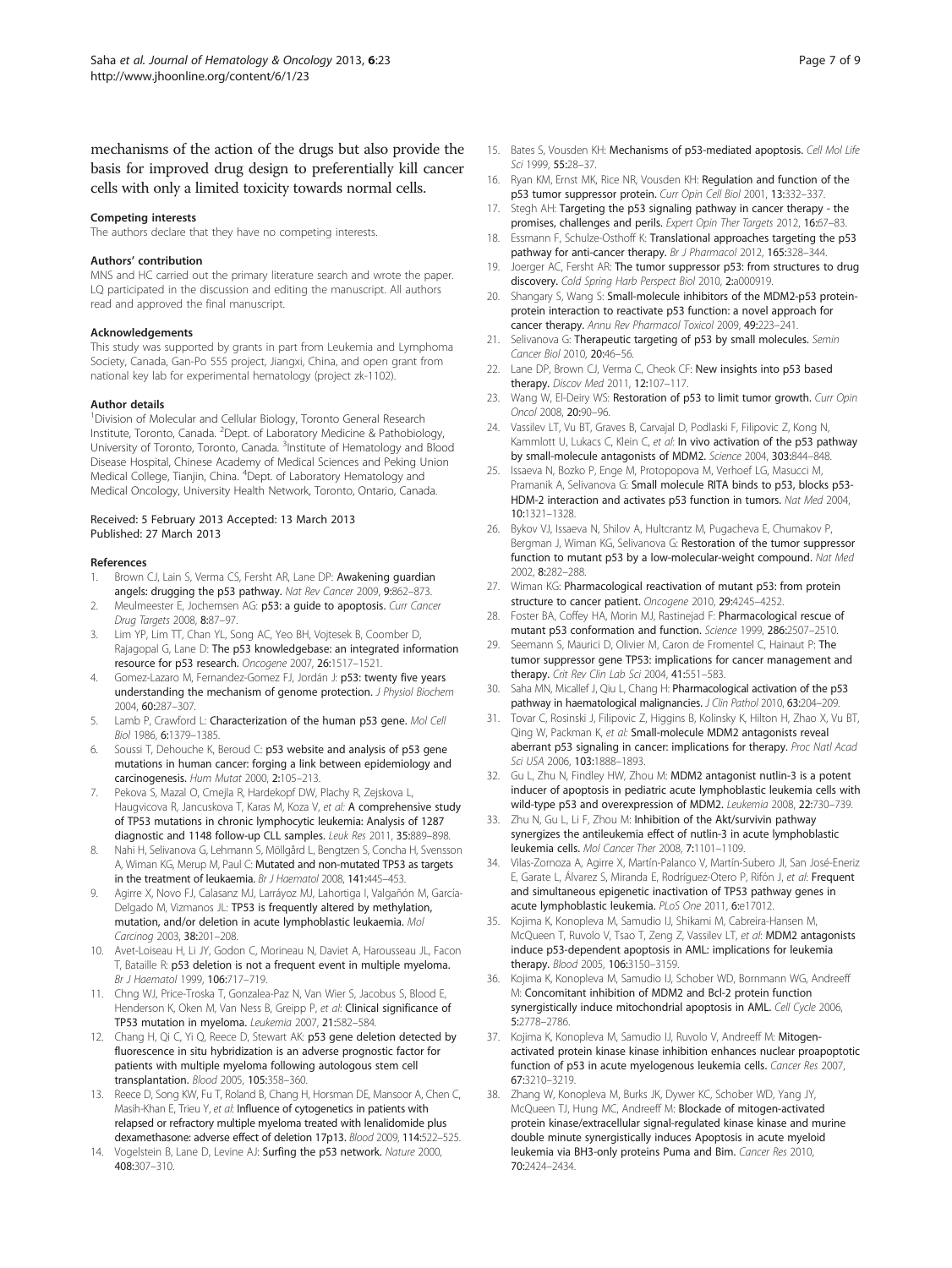- <span id="page-7-0"></span>39. Secchiero P, Zerbinati C, di Iasio MG, Melloni E, Tiribelli M, Grill V, Zauli G: Synergistic cytotoxic activity of recombinant TRAIL plus the nongenotoxic activator of the p53 pathway nutlin-3 in acute myeloid leukemia cells. Curr Drug Metab 2007, 8:395–403.
- 40. Carter BZ, Mak DH, Schober WD, Dietrich MF, Pinilla C, Vassilev LT, Reed JC, Andreeff M: Triptolide sensitizes AML cells to TRAIL-induced apoptosis via decrease of XIAP and p53-mediated increase of DR5. Blood 2008, 111:3742–3750.
- 41. Kojima K, Konopleva M, Tsao T, Andreeff M, Ishida H, Shiotsu Y, Jin L, Tabe Y, Nakakuma H: Selective FLT3 inhibitor FI-700 neutralizes Mcl-1 and enhances p53-mediated apoptosis in AML cells with activating mutations of FLT3 through Mcl-1/Noxa axis. Leukemia 2010, 24:33–43.
- 42. Thompson T, Andreeff M, Studzinski GP, Vassilev LT: 1,25-dihydroxyvitamin D3 enhances the apoptotic activity of MDM2 antagonist nutlin-3a in acute myeloid leukemia cells expressing wild-type p53. Mol Cancer Ther 2010, 9:1158–1168.
- 43. McCormack E, Haaland I, Venås G, Forthun RB, Huseby S, Gausdal G, Knappskog S, Micklem DR, Lorens JB, Bruserud O, et al: Synergistic induction of p53 mediated apoptosis by valporic acid and nutlin-3 in acute myeloid leukemia. Leukemia 2012, 26:910–917.
- 44. Kojima K, Shimanuki M, Shikami M, Samudio IJ, Ruvolo V, Corn P, Hanaoka N, Konopleva M, Andreeff M, Nakakuma H: The dual PI3 kinase/mTOR inhibitor PI-103 prevents p53 induction by Mdm2 inhibition but enhances p53-mediated mitochondrial apoptosis in p53 wild-type AML. Leukemia 2008, 22:1728–1736.
- 45. Zauli G, Celeghini C, Melloni E, Voltan R, Ongari M, Tiribelli M, di Iasio MG, Lanza F, Secchiero P: The sorafenib plus nutlin-3 combination promotes synergistic cytotoxicity in acute myeloid leukemic cells irrespectively of FLT3 and p53 status. Haematologica 2012, 97:1722–1730.
- 46. Secchiero P, Zerbinati C, Melloni E, Milani D, Campioni D, Fadda R, Tiribelli M, Zauli G: The MDM-2 antagonist nutlin-3 promotes the maturation of acute myeloid leukemic blasts. Neoplasia 2007, 9:853–861.
- 47. Lew QJ, Tan CH, Gurumurthy M, Chu KL, Cheong N, Lane DP, Chao SH: NPMc(+) AML cell line shows differential protein expression and lower sensitivity to DNA-damaging and p53-inducing anticancer compounds. Cell Cycle 2011, 10:1978–1987.
- 48. Long J, Parkin B, Ouillette P, Bixby D, Shedden K, Erba H, Wang S, Malek SN: Multiple distinct molecular mechanisms influence sensitivity and resistance to MDM2 inhibitors in adult acute myelogenous leukemia. Blood 2010, 116:71–80.
- 49. Voltan R, Celeghini C, Melloni E, Secchiero P, Zauli G: Perifosine plus nutlin-3 combination shows a synergistic anti-leukaemic activity. Br J Haematol 2010, 148:957–961.
- 50. Lu K, Wang X: Therapeutic advancement of chronic lymphocytic leukemia. J Hematol Oncol 2012, 5:55.
- 51. Maddocks KJ, Lin TS: Update in the management of chronic lymphocytic leukemia. J Hematol Oncol 2009, 2:29.
- 52. Secchiero P, di Iasio MG, Melloni E, Voltan R, Celeghini C, Tiribelli M, Dal Bo M, Gattei V, Zauli G: The expression levels of the pro-apoptotic XAF-1 gene modulate the cytotoxic response to Nutlin-3 in B chronic lymphocytic leukemia. Leukemia 2010, 24:480–483.
- 53. Secchiero P, Melloni E, Tiribelli M, Gonelli A, Zauli G: Combined treatment of CpG-oligodeoxynucleotide with Nutlin-3 induces strong immune stimulation coupled to cytotoxicity in B-chronic lymphocytic leukemic (B-CLL) cells. J Leukoc Biol 2008, 83:434–437.
- 54. Secchiero P, Barbarotto E, Tiribelli M, Zerbinati C, di Lasio MG, Gonelli A, Cavazzini F, Campioni D, Fanin R, Cuneo A, et al: Functional integrity of the p53-mediated apoptotic pathway induced by the nongenotoxic agent nutlin-3 in B-cell chronic lymphocytic leukemia (B-CLL). Blood 2006, 107:4122–4129.
- 55. Coll-Mulet L, Iglesias-Serret D, Santidrian AF, Cosialls AM, de Frias M, Castano E, Campàs C, Barragán M, de Sevilla AF, Domingo A, et al: MDM2 antagonists activate p53 and synergize with genotoxic drugs in B-cell chronic lymphocytic leukemia cells. Blood 2006, 107:4109–4114.
- 56. Zauli G, di Iasio MG, Secchiero P, Dal Bo M, Marconi D, Bomben R, Del Poeta G, Gattei V: Exposure of B cell chronic lymphocytic leukemia (B-CLL) cells to nutlin-3 induces a characteristic gene expression profile, which correlates with nutlin-3-mediated cytotoxicity. Curr Cancer Drug Targets 2009, 9:510–518.
- 57. Bo MD, Secchiero P, Degan M, Marconi D, Bomben R, Pozzato G, Gaidano G, Del Poeta G, Forconi F, Zauli G, Gattei V: MDM4 (MDMX) is overexpressed in chronic lymphocytic leukaemia (CLL) and marks a subset of p53wild-

type CLL with a poor cytotoxic response to Nutlin-3. Br J Haematol 2010, 150:237–239.

- 58. Kojima K, Konopleva M, McQueen T, O'Brien S, Plunkett W, Andreeff M: Mdm2 inhibitor Nutlin-3a induces p53-mediated apoptosis by transcription-dependent and transcription-independent mechanisms and may overcome Atm-mediated resistance to fludarabine in chronic lymphocytic leukemia. Blood 2006, 108:993–1000.
- 59. Zauli G, Voltan R, Bosco R, Melloni E, Marmiroli S, Rigolin GM, Cuneo A, Secchiero P: Dasatinib plus Nutlin-3 shows synergistic antileukemic activity in both p53 wild-type and p53 mutated B chronic lymphocytic leukemias by inhibiting the Akt pathway. Clin Cancer Res 2011, 17:762–770.
- 60. Steele AJ, Prentice AG, Hoffbrand AV, Yogashangary BC, Hart SM, Nacheva EP, Howard-Reeves JD, Duke VM, Kottaridis PD, Cwynarski K, et al: p53 mediated apoptosis of CLL cells: evidence for a transcriptionindependent mechanism. Blood 2008, 112:3827–3834.
- 61. Peterson LF, Mitrikeska E, Giannola D, Lui Y, Sun H, Bixby D, Malek SN, Donato NJ, Wang S, Talpaz M: p53 stabilization induces apoptosis in chronic myeloid leukemia blast crisis cells. Leukemia 2011, 25:761–769.
- 62. Kurosu T, Wu N, Oshikawa G, Kagechika H, Miura O: Enhancement of imatinib-induced apoptosis of BCR/ABL-expressing cells by nutlin-3 through synergistic activation of the mitochondrial apoptotic pathway. Apoptosis 2010, 15:608–620.
- 63. Stuhmer T, Chatterjee M, Hildebrandt M, Herrmann P, Gollasch H, Gerecke C, Theurich S, Cigliano L, Manz RA, Daniel PT, et al: Nongenotoxic activation of the p53 pathway as a therapeutic strategy for multiple myeloma. Blood 2005, 106:3609–3617.
- 64. Ooi MG, Hayden PJ, Kotoula V, McMillin DW, Charalambous E, Daskalaki E, Raje NS, Munshi NC, Chauhan D, Hideshima T, et al: Interactions of the Hdm2/p53 and proteasome pathways may enhance the antitumor activity of bortezomib. Clin Cancer Res 2009, 15:7153–7160.
- 65. Saha MN, Jiang H, Chang H: Molecular mechanisms of nutlin-induced apoptosis in multiple myeloma: evidence for p53-transcription-dependent and -independent pathways. Cancer Biol Ther 2010, 10:567–578.
- 66. Zhang Q, Lu H: Nutlin's two roads toward apoptosis. Cancer Biol Ther 2010, 10:579–581.
- 67. Drakos E, Thomaides A, Medeiros LJ, Li J, Leventaki V, Konopleva M, Andreeff M, Rassidakis GZ: Inhibition of p53-murine double minute 2 interaction by nutlin stabilizes p53 and induces cell cycle arrest and apoptosis in Hodgkin lymphoma. Clin Cancer Res 2007, 13:3380–3387.
- 68. Janz M, Stühmer T, Vassilev LT, Bargou RC: Pharmacologic activation of p53-dependent and p53-independent apoptotic pathways in Hodgkin/ Reed-Sternberg cells. Leukemia 2007, 21:772–779.
- 69. Jones RJ, Baladandayuthapani V, Neelapu S, Fayad LE, Romaguera JE, Wang M, Sharma R, Yang D, Orlowski RZ: HDM-2 inhibition suppresses expression of ribonucleotide reductase subunit M2, and synergistically enhances gemcitabine-induced cytotoxicity in mantle cell lymphoma. Blood 2011, 118:4140–4149.
- 70. Drakos E, Atsaves V, Li J, Leventaki V, Andreeff M, Medeiros LJ, Rassidakis GZ: Stabilization and activation of p53 downregulates mTOR signaling through AMPK in mantle cell lymphoma. Leukemia 2009, 23:784–790.
- 71. Jin L, Tabe Y, Kojima K, Zhou Y, Pittaluga S, Konopleva M, Miida T, Raffeld M: MDM2 antagonist Nutlin-3 enhances bortezomib-mediated mitochondrial apoptosis in TP53-mutated mantle cell lymphoma. Cancer Lett 2010, 299:161–170.
- 72. Tabe Y, Sebasigari D, Jin L, Rudelius M, Davies-Hill T, Miyake K, Miida T, Pittaluga S, Raffeld M: MDM2 antagonist nutlin-3 displays antiproliferative and proapoptotic activity in mantle cell lymphoma. Clin Cancer Res 2009, 15:933–942.
- 73. Drakos E, Atsaves V, Schlette E, Li J, Papanastasi I, Rassidakis GZ, Medeiros LJ: The therapeutic potential of p53 reactivation by nutlin-3a in ALK + anaplastic large cell lymphoma with wild-type or mutated p53. Leukemia 2009, 23:2290–2299.
- Sosin AM, Burger AM, Siddiqi A, Abrams J, Mohammad RM, Al-Katib AM: HDM2 antagonist MI-219 (spiro-oxindole), but not Nutlin-3 (cisimidazoline), regulates p53 through enhanced HDM2 autoubiquitination and degradation in human malignant B-cell lymphomas. J Hematol Oncol 2012, 5:57.
- 75. Drakos E, Singh RR, Rassidakis GZ, Schlette E, Li J, Claret FX, Ford RJ Jr, Vega F, Medeiros LJ: Activation of the p53 pathway by the MDM2 inhibitor nutlin-3a overcomes BCL2 overexpression in a preclinical model of